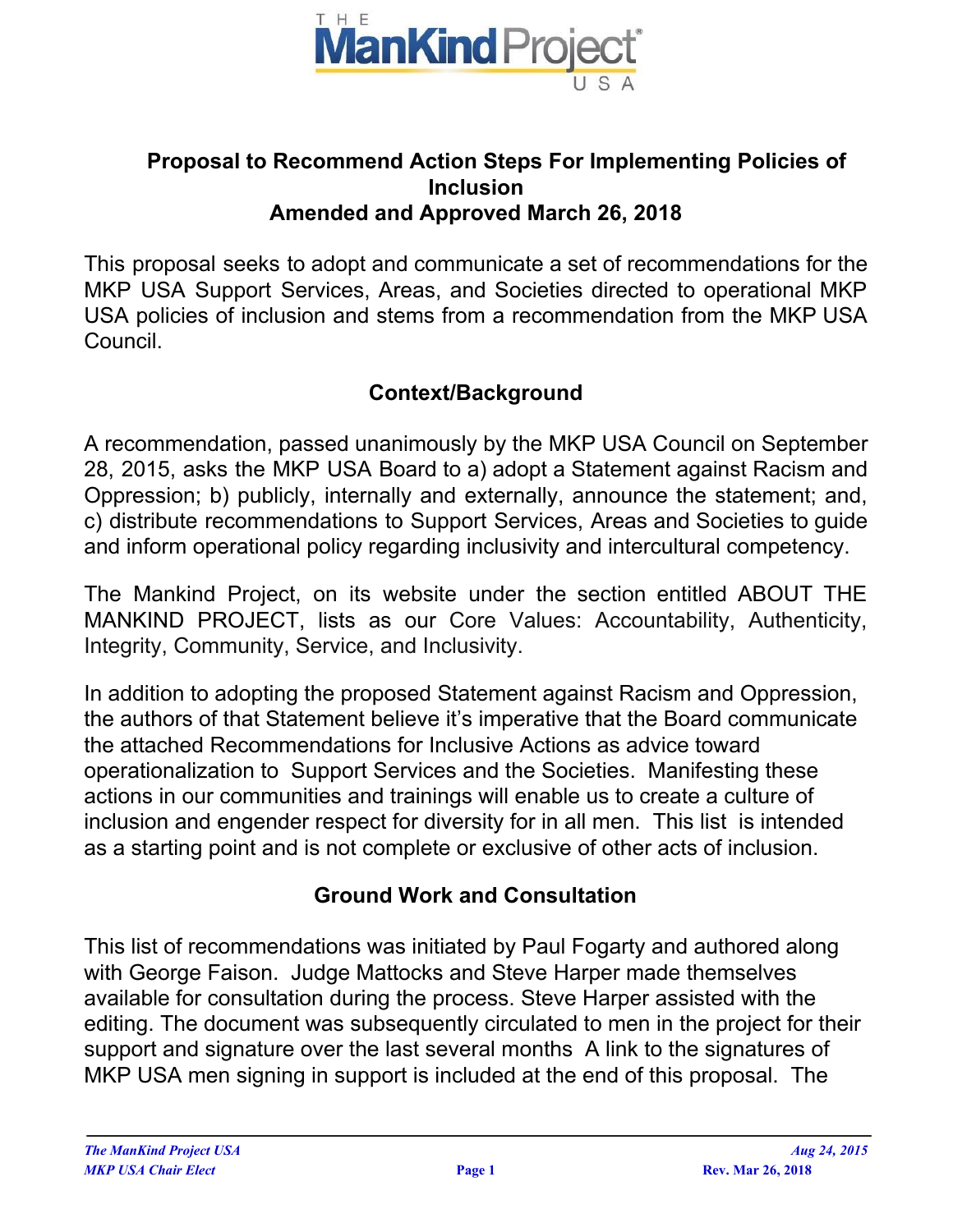

men signing represent a broad cross section of initiated men active in MKP USA today including NWTA leaders and co-leaders, Elders, LKS men, and Community leaders. A version of these recommendations was introduced in the August Council meeting for consideration and tabled until the Society Chairs could take it up with their constituencies and suggested revisions could be considered and/or included by the authors. There was discussion at several Society meetings regarding the proposal. With the support from the Area/Center Circle and other Societies, the Council approved the recommendation at their September meeting.

#### **Finances**

The financial costs of operationalizing any of these recommendations in the operational circles will need to be brought forward as they are acted upon.

## **Recommendation**

Recommend that the MKP USA Board forward the attached list of Action Steps, Recommendations, and Suggestions for implementing policies of inclusion as part of the commitment by MKP USA to Stand Against Racism and that the list be distributed to Support Services, Areas, and Societies for their consideration.

# **Submitted By**

Robert Powell, Intercultural Competence Lead, MKP USA Support Services, in support of the authors of the action steps and the men signing in support *flink to* [signatory](https://docs.google.com/document/d/11SwZIiqc9GmqnXJP1jEQ9b1VXbQNfqpBvnfcpiUYeOI/edit) page].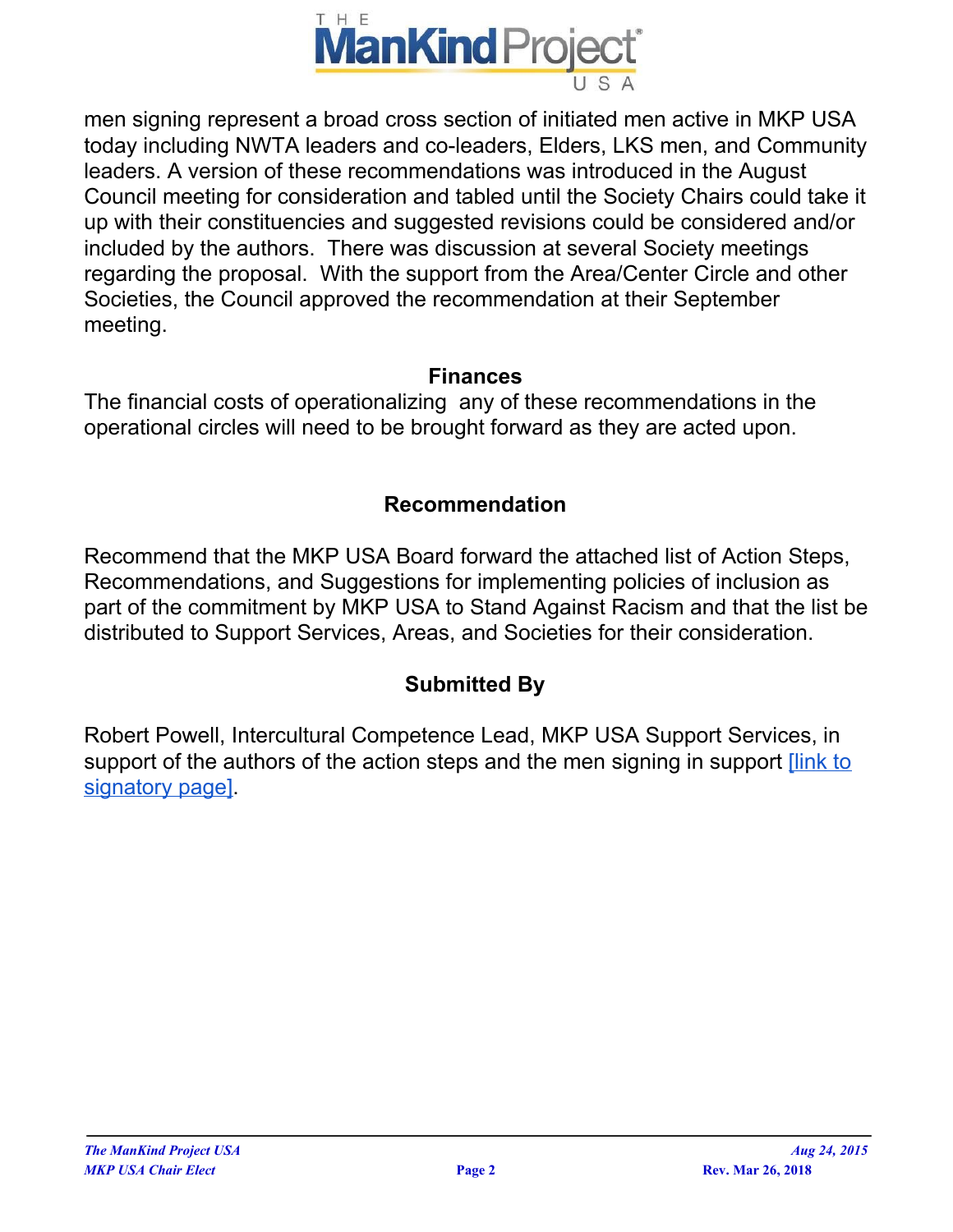

# **ACTION STEPS, RECOMMENDATIONS & SUGGESTIONS**

#### **Statement of Purpose**

The Statement Against Racism and Oppression includes the following statement:

● Recognizing that race bias exists in each of us, consciously or unconsciously, we will challenge oppressive, discriminatory, or targeting behaviors and actions in MKP USA trainings and circles.

To meet that challenge, the purpose of this list of Action Steps is to encourage ALL MKP USA circles to adopt practices and, where necessary, enact policies to foster greater inclusivity and intercultural competence with the purpose of creating broader, safer and more diverse circles.

Many of the suggestions listed below have been tested by men in various communities with good success AND the Board is under no illusions that this list is complete. On the contrary, we believe that as circles begin to work more consciously with these processes, that more, perhaps better, practices will evolve and should be added.

Above all it is important for all of us to be in relation with each other. By exercising these suggestions we create an opportunity within our MKP USA circles to be in relation with target group men that may not otherwise be present in our lives. Our dream is that this then extends out into the other circles of men's lives at work, in community, and within family.

### **Action Steps**

- 1. Consciously create interculturally inclusive teams
	- a. Seek out candidates. Encourage them to apply and step up
	- b. Demonstrate in NWTA Staff composition
	- c. Demonstrate in NWTA process teams
	- d. Represented in MKP USA councils
	- e. Represented in panels for certifications and hot seats